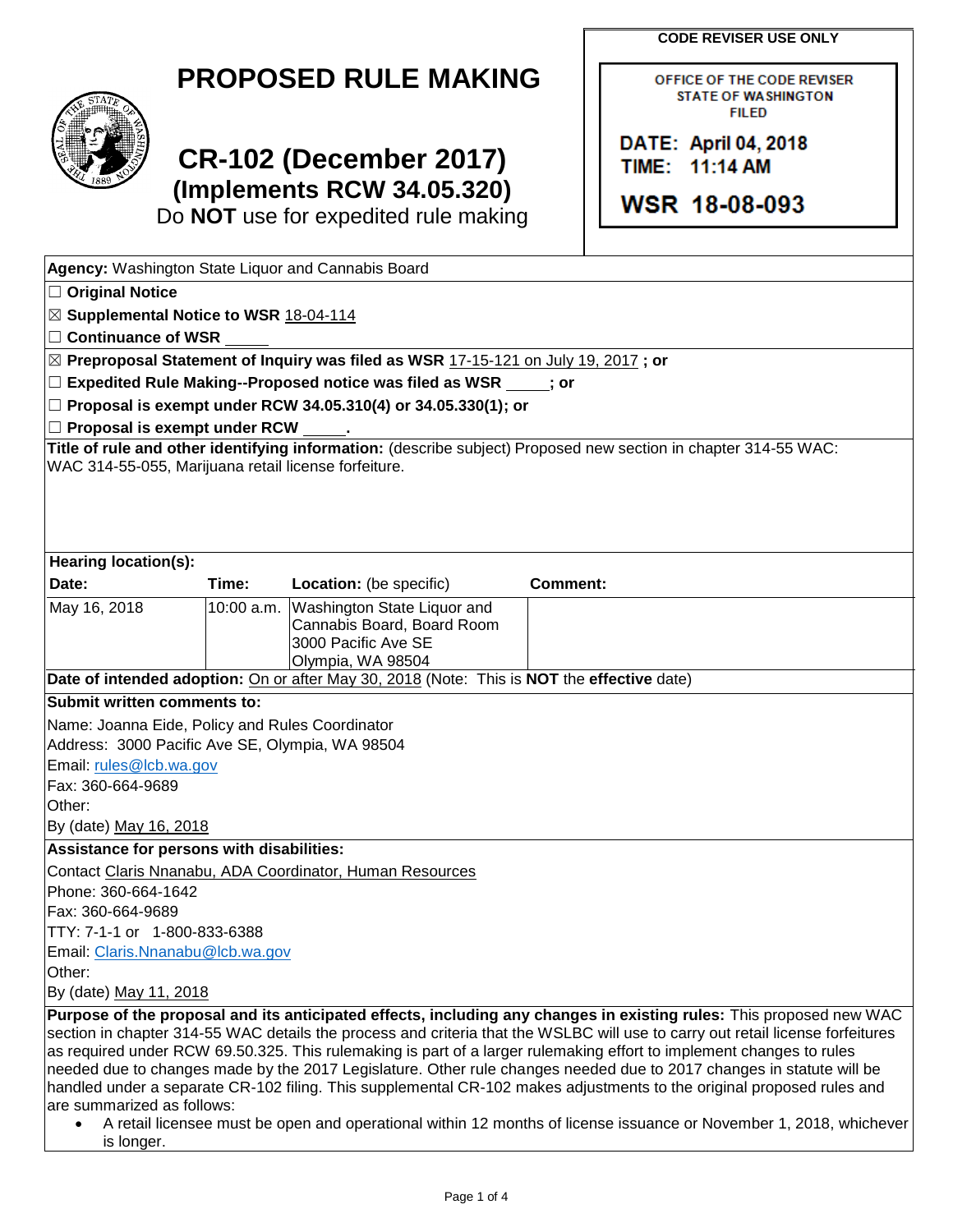Fully operational means the business must be open a minimum of 5 hours per day between 8:00 a.m. and 12:00 midnight, 3 days per week, post business hours outside the premises, and report monthly sales and pay applicable taxes for at least 12 consecutive weeks.

Exceptions for forfeiture are included for businesses that are unable to open due city, town, or county actions, including ordinances, zoning, permitting, or bans/moratoria, or for other reasons outside the licensee's control on a case by case basis determined by the Board. If the condition providing an exemption to forfeiture is removed, a retail licensee has 12 months from the date of its removal to become fully open and operational. Other provisions relating to documentation and hearing rights remain unchanged from the original proposal.

**Reasons supporting proposal:** The Legislature passed ESSB 5131 during the 2017 legislative session that directed the WSLCB to create a process for the forfeiture of marijuana retail licenses that are not fully operational and open to the public within a specified period from the date of license issuance, subject to the following restrictions:

- No marijuana retailer's license may be subject to forfeiture within the first nine months of license issuance; and
- The WSLCB must require license forfeiture on or before twenty-four calendar months of license issuance if a marijuana retailer is not fully operational and open to the public, unless the board determines that circumstances out of the licensee's control are preventing the licensee from becoming fully operational and that, in the board's discretion, the circumstances warrant extending the forfeiture period beyond twenty-four calendar months.

Rulemaking is necessary to comply with the directive in ESSB 5131, codified in RCW 69.50.325, and to create the process the WSLCB will use for retail license forfeitures.

| Statutory authority for adoption: RCW 69.50.325, 69.50.342, and 69.50.345                         |                                           |                                                                                                                                                                            |                                                   |
|---------------------------------------------------------------------------------------------------|-------------------------------------------|----------------------------------------------------------------------------------------------------------------------------------------------------------------------------|---------------------------------------------------|
|                                                                                                   | Statute being implemented: RCW 69.50.325  |                                                                                                                                                                            |                                                   |
| Is rule necessary because of a:                                                                   |                                           |                                                                                                                                                                            |                                                   |
| Federal Law?                                                                                      |                                           |                                                                                                                                                                            | $\Box$ Yes<br>$\boxtimes$ No                      |
|                                                                                                   | <b>Federal Court Decision?</b>            |                                                                                                                                                                            | Yes<br>$\boxtimes$ No                             |
| <b>State Court Decision?</b>                                                                      |                                           |                                                                                                                                                                            | $\Box$ Yes<br>$\boxtimes$ No                      |
| If yes, CITATION:                                                                                 |                                           |                                                                                                                                                                            |                                                   |
| matters:                                                                                          |                                           | Agency comments or recommendations, if any, as to statutory language, implementation, enforcement, and fiscal                                                              |                                                   |
|                                                                                                   |                                           | Name of proponent: (person or organization) Washington State Liquor and Cannabis Board                                                                                     | $\Box$ Private<br>$\Box$ Public<br>⊠ Governmental |
|                                                                                                   | Name of agency personnel responsible for: |                                                                                                                                                                            |                                                   |
|                                                                                                   | Name                                      | <b>Office Location</b>                                                                                                                                                     | Phone                                             |
| Drafting:<br>Coordinator                                                                          | Joanna Eide, Policy and Rules             | 3000 Pacific Ave SE, Olympia, WA 98504                                                                                                                                     | 360-664-1622                                      |
| Implementation:<br>Director                                                                       | Rebecca Smith, Licensing                  | 3000 Pacific Ave SE, Olympia, WA 98504                                                                                                                                     | 360-664-1615                                      |
| Enforcement:                                                                                      | Chief Justin Nordhorn                     | 30000 Pacific Ave SE, Olympia, WA 98504                                                                                                                                    | 360-664-1726                                      |
| If yes, insert statement here:<br>Name:<br>Address:<br>Phone:<br>Fax:<br>TTY:<br>Email:<br>Other: |                                           | Is a school district fiscal impact statement required under RCW 28A.305.135?<br>The public may obtain a copy of the school district fiscal impact statement by contacting: | $\Box$ Yes<br>$\boxtimes$ No                      |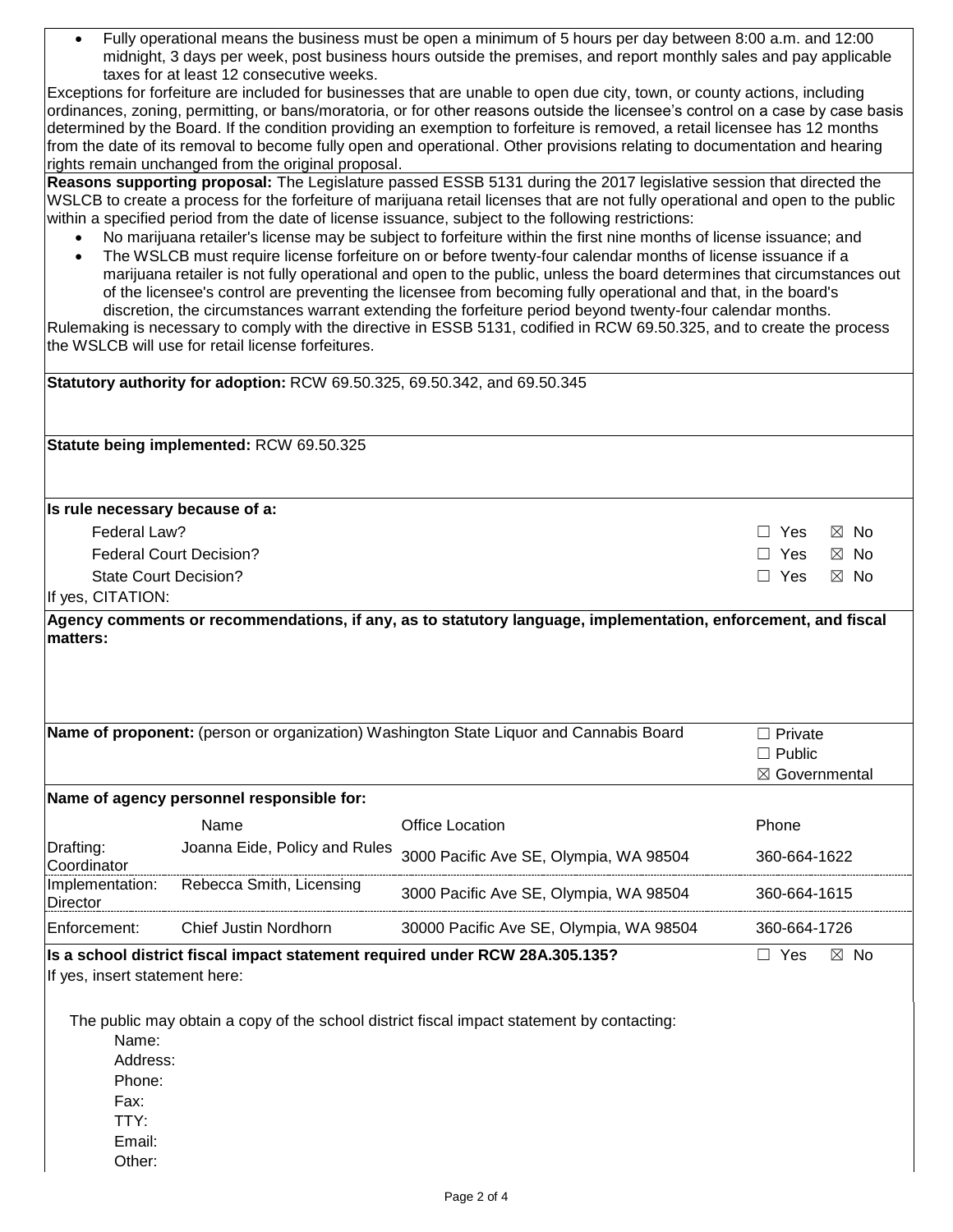| Is a cost-benefit analysis required under RCW 34.05.328? |  |  |  |
|----------------------------------------------------------|--|--|--|
|----------------------------------------------------------|--|--|--|

 $\Box$  Yes: A preliminary cost-benefit analysis may be obtained by contacting:

- Name: Address: Phone: Fax: TTY: Email:
- Other:

 $\boxtimes$  No: Please explain: A cost benefit analysis was not required under RCW 34.05.325 because the subject of proposed rulemaking does not qualify as a significant legislative rule or other rule requiring a cost benefit analysis under RCW 34.05.328(5).

## **Regulatory Fairness Act Cost Considerations for a Small Business Economic Impact Statement:**

This rule proposal, or portions of the proposal, **may be exempt** from requirements of the Regulatory Fairness Act (see chapter 19.85 RCW). Please check the box for any applicable exemption(s):

 $\Box$  This rule proposal, or portions of the proposal, is exempt under RCW 19.85.061 because this rule making is being adopted solely to conform and/or comply with federal statute or regulations. Please cite the specific federal statute or regulation this rule is being adopted to conform or comply with, and describe the consequences to the state if the rule is not adopted.

Citation and description:

 $\Box$  This rule proposal, or portions of the proposal, is exempt because the agency has completed the pilot rule process defined by RCW 34.05.313 before filing the notice of this proposed rule.

 $\Box$  This rule proposal, or portions of the proposal, is exempt under the provisions of RCW 15.65.570(2) because it was adopted by a referendum.

 $\boxtimes$  This rule proposal, or portions of the proposal, is exempt under RCW 19.85.025(3). Check all that apply:

| RCW 34.05.310 (4)(b)             | $\boxtimes$ | RCW 34.05.310 (4)(e)                                 |
|----------------------------------|-------------|------------------------------------------------------|
| (Internal government operations) |             | (Dictated by statute)                                |
| RCW 34.05.310 (4)(c)             |             | RCW 34.05.310 (4)(f)                                 |
| (Incorporation by reference)     |             | (Set or adjust fees)                                 |
| RCW 34.05.310 (4)(d)             |             | RCW 34.05.310 (4)(g)                                 |
| (Correct or clarify language)    |             | ((i) Relating to agency hearings; or (ii) process    |
|                                  |             | requirements for applying to an agency for a license |
|                                  |             | or permit)                                           |

 $\Box$  This rule proposal, or portions of the proposal, is exempt under RCW  $\Box$ 

Explanation of exemptions, if necessary:

## **COMPLETE THIS SECTION ONLY IF NO EXEMPTION APPLIES**

If the proposed rule is **not exempt**, does it impose more-than-minor costs (as defined by RCW 19.85.020(2)) on businesses?

 $\Box$  No Briefly summarize the agency's analysis showing how costs were calculated.

 $\Box$  Yes Calculations show the rule proposal likely imposes more-than-minor cost to businesses, and a small business economic impact statement is required. Insert statement here:

The public may obtain a copy of the small business economic impact statement or the detailed cost calculations by contacting:

Name: Address: Phone: Fax: TTY: Email: Other: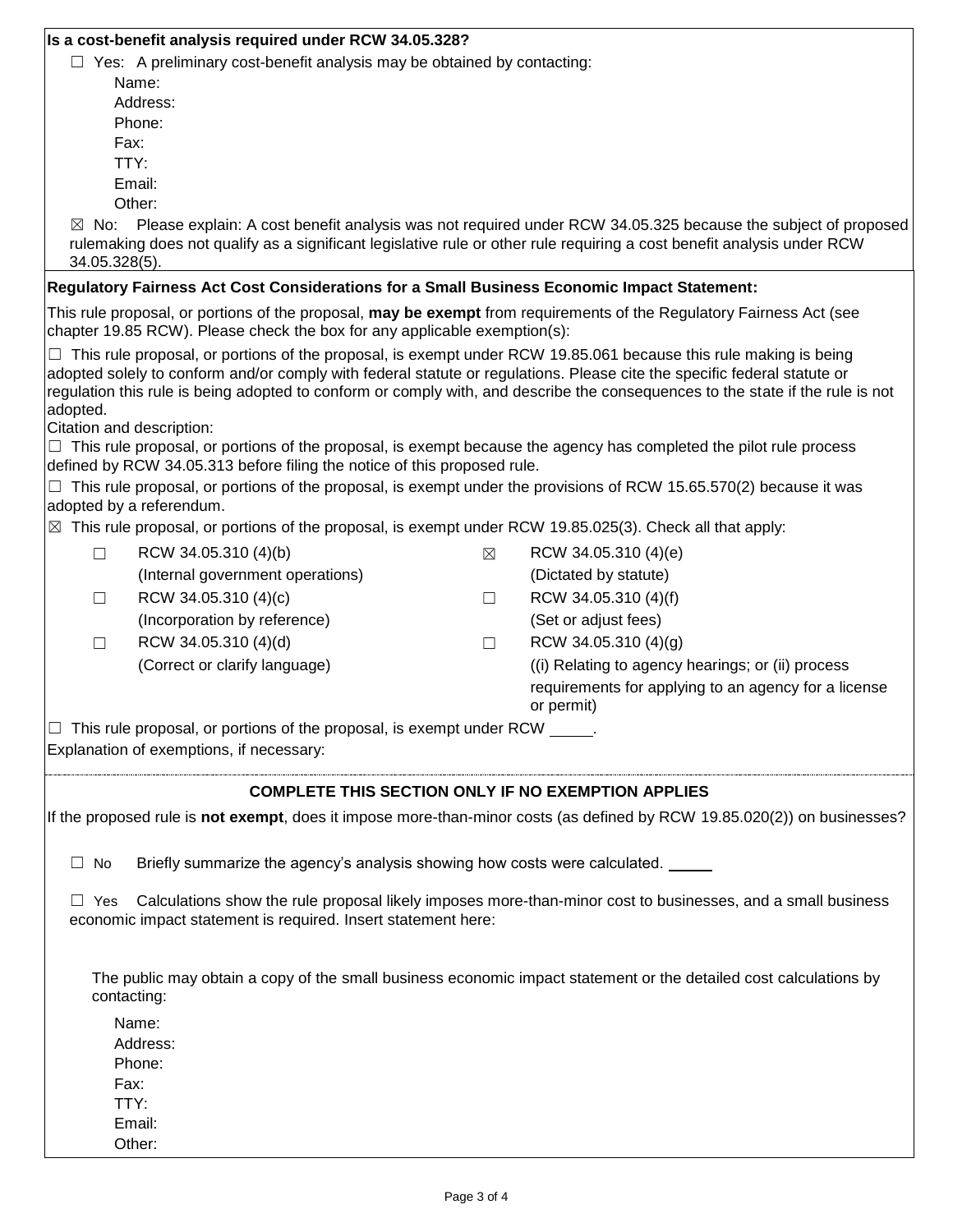| <b>Date: April 4, 2018</b> | Signature:              |
|----------------------------|-------------------------|
| Name: Jane Rushford        | Montan Laboration Labor |
| <b>Title: Chair</b>        |                         |